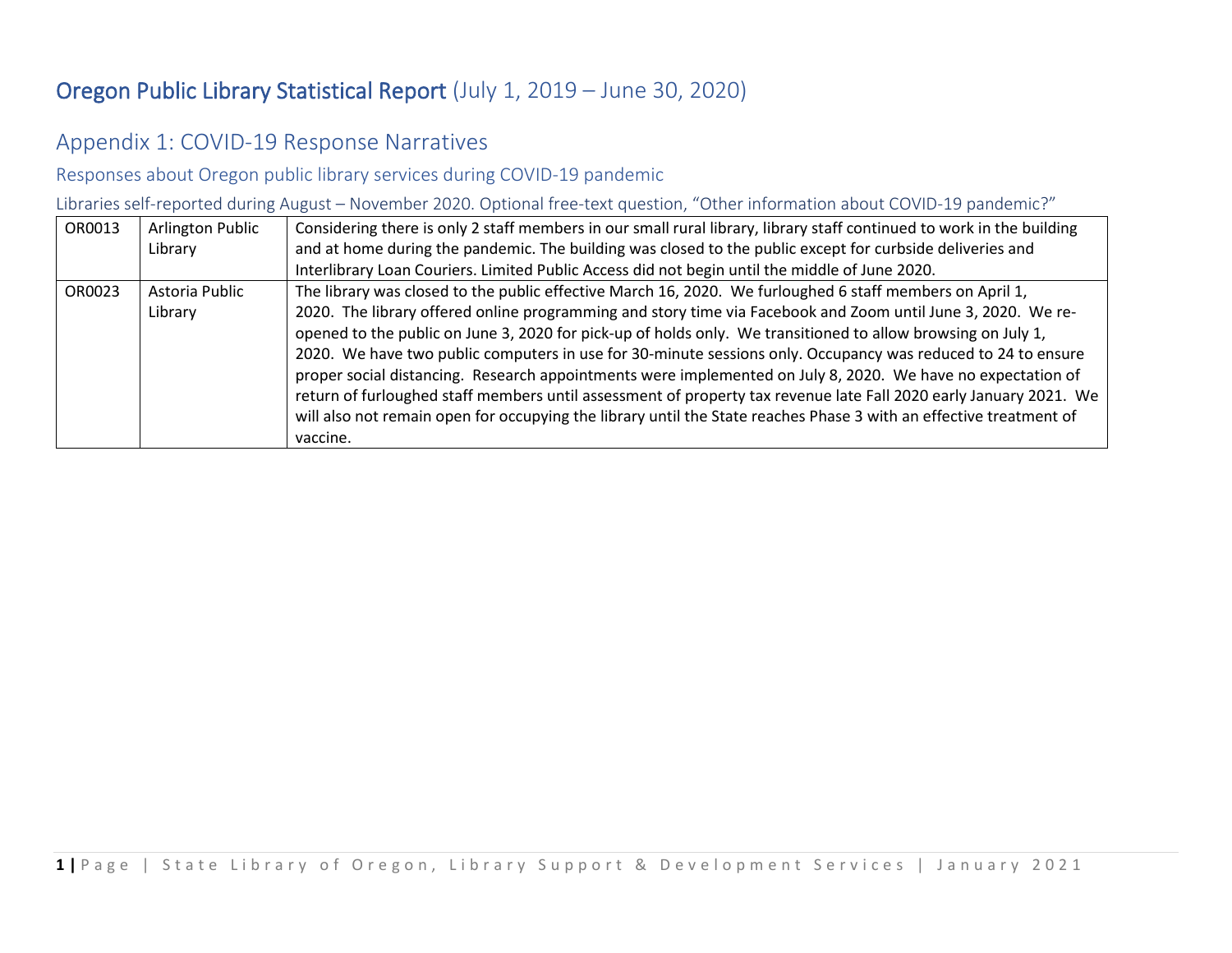| OR0046 | <b>Baker County</b><br><b>Library District</b> | As a special district, BCLD has been able to respond early and aggressively to the COVID-19 pandemic.<br>On March 2 2020, administrative staff began purchasing resources such as staff PPE and disinfectant supplies. As it<br>became immediately apparent that disinfectants were in short supply, BCLD also purchased ultraviolet light (UVC)<br>equipment for use in sanitizing both materials and surfaces. On March 16, library programs and meeting room<br>reservations were cancelled. On March 18, a sanitization protocol of UVC treatment and 7-day quarantine period<br>was established for all incoming items. On March 19 BCLD closed all branch locations to public entry but continued<br>service through the drive-up window at the main library. On March 28, drive-up service was suspended also and<br>most all staff were directed to work from home or placed on paid administrative leave.<br>Youth Services staff began providing programs online. Little Free Libraries in the community were mapped and<br>stocked weekly with free books. Board meetings continued as scheduled but were held online. Virtual staff<br>meetings were conducted weekly to keep employees informed of developments.<br>Employees returned to work on May 4 in alternating A-B group shifts. Cloth masks were issued to all staff and on<br>May 11, the district began requiring staff to wear them while on duty. A set of face shields was also ordered.<br>Collection Development staff directed acquisitions resources to digital content and services.<br>Drive-up service resumed on May 18. The main library reopened for limited appointment-only service on June 1<br>but closed again on June 17 due to an explosion of cases in neighboring Union County.<br>On July 20, all branches re-opened for limited capacity with visitation time, occupancy caps, restricted seating, and<br>no public restrooms. In August, staff developed a comprehensive Continuation of Service Plan and it was approved<br>the Library Board on September 14. The CSP establishes metrics benchmarks for service relaxations and<br>restrictions, service models in parallel with the state's Phases, safety protocols, and other guidance.<br>On October 14, the quarantine period for incoming items was adjusted to 3-days in response to new guidance from<br>the State Library of Oregon.<br>The district continues to operate under the CSP as of this report. It is reviewed and revised by the Library Board<br>monthly. Indoor air quality and ventilation improvement projects are currently a priority for all district branches. |
|--------|------------------------------------------------|-------------------------------------------------------------------------------------------------------------------------------------------------------------------------------------------------------------------------------------------------------------------------------------------------------------------------------------------------------------------------------------------------------------------------------------------------------------------------------------------------------------------------------------------------------------------------------------------------------------------------------------------------------------------------------------------------------------------------------------------------------------------------------------------------------------------------------------------------------------------------------------------------------------------------------------------------------------------------------------------------------------------------------------------------------------------------------------------------------------------------------------------------------------------------------------------------------------------------------------------------------------------------------------------------------------------------------------------------------------------------------------------------------------------------------------------------------------------------------------------------------------------------------------------------------------------------------------------------------------------------------------------------------------------------------------------------------------------------------------------------------------------------------------------------------------------------------------------------------------------------------------------------------------------------------------------------------------------------------------------------------------------------------------------------------------------------------------------------------------------------------------------------------------------------------------------------------------------------------------------------------------------------------------------------------------------------------------------------------------------------------------------------------------------------------------------------------------------------------------------------------------------------------------------------------------------------------------------------------------------------------------------------|
| OR0058 | <b>Bandon Public</b><br>Library                | The Bandon Library responded to the pandemic by closing our building to the public in March. We were completely<br>closed and offering only virtual or telephone assistance until mid April when we began mailing library books to our<br>patrons. We did that until May when we started offering curbside service as well, which we did through the end of<br>the fiscal year.                                                                                                                                                                                                                                                                                                                                                                                                                                                                                                                                                                                                                                                                                                                                                                                                                                                                                                                                                                                                                                                                                                                                                                                                                                                                                                                                                                                                                                                                                                                                                                                                                                                                                                                                                                                                                                                                                                                                                                                                                                                                                                                                                                                                                                                                 |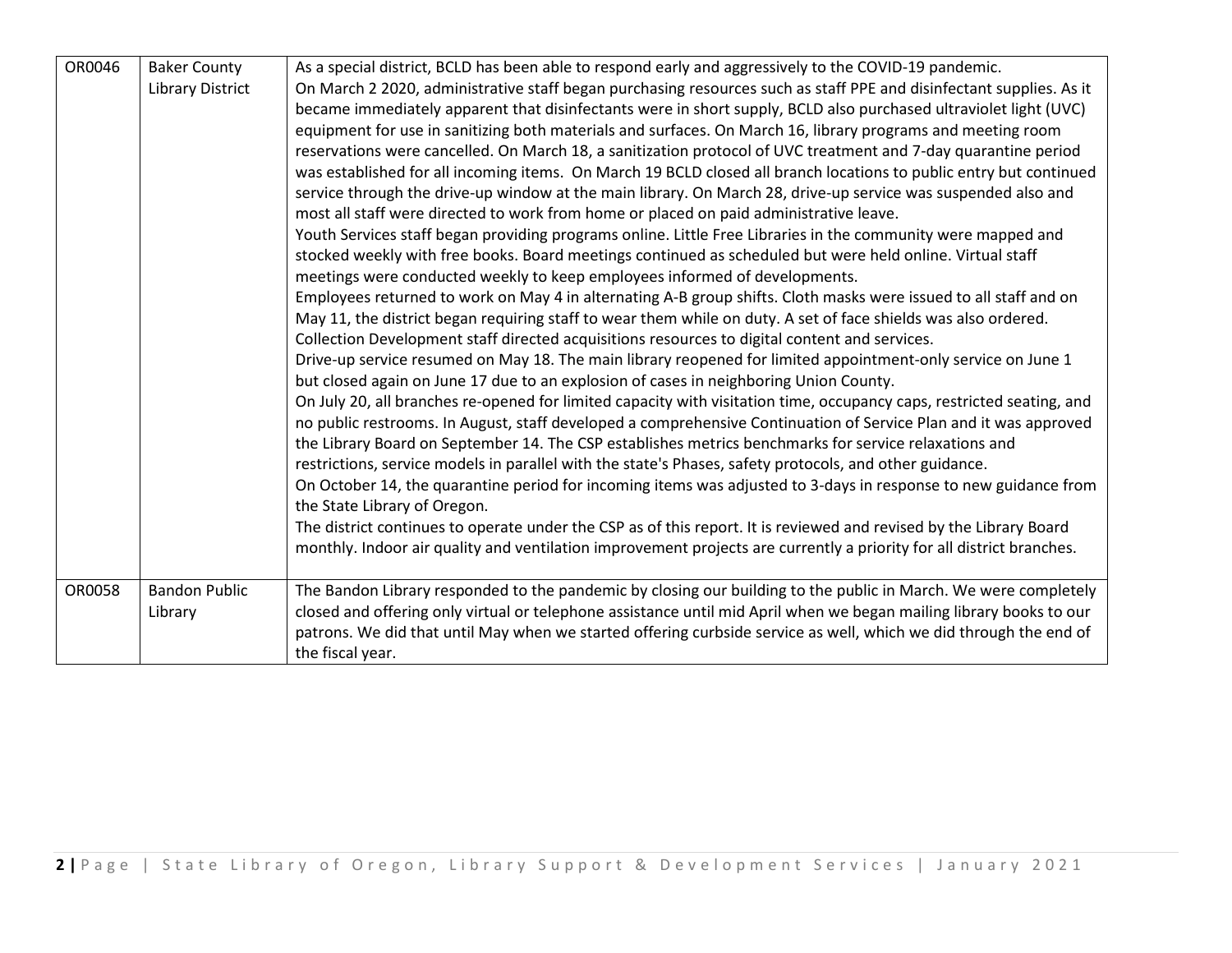| OR0138 | <b>Banks Public</b><br>Library     | The most difficult aspect of navigating the pandemic has been the ever-shifting understanding of how the virus was<br>spread, how long it lived on physical materials, and the lack of consistent guidelines for opening/closing of facilities<br>open to the public. Early in the closure period, the cooperative (central management and staff of member<br>libraries) worked together to devise a service levels document. This assisted member libraries to delineate and<br>communicate the level of service they were providing, since not all libraries were provide the same service or have<br>the same staffing levels working in their buildings. Kudos to WCCLS management and member libraries for this<br>effort.<br>Before our library closed to the public at days' end on March 17, we were able to contact most of our patrons to<br>give them the opportunity to pick up holds that were already in the building, and to provide materials assembled<br>from our local collection to 'tide them over'. While many patrons were disappointed that they could not access the<br>library, most were very understanding. When we were able to begin curbside services in June, patrons were very<br>appreciative.<br>We have a great staff and they have been so resilient and upbeat despite the roller-coaster ride that the pandemic<br>has been and still is. |
|--------|------------------------------------|----------------------------------------------------------------------------------------------------------------------------------------------------------------------------------------------------------------------------------------------------------------------------------------------------------------------------------------------------------------------------------------------------------------------------------------------------------------------------------------------------------------------------------------------------------------------------------------------------------------------------------------------------------------------------------------------------------------------------------------------------------------------------------------------------------------------------------------------------------------------------------------------------------------------------------------------------------------------------------------------------------------------------------------------------------------------------------------------------------------------------------------------------------------------------------------------------------------------------------------------------------------------------------------------------------------------------------------------------------------------------------|
| OR0128 | Cedar Mill<br>Community<br>Library | We had to lay off 33 staff who provided in-library public service since there was no in-library service. Remaining<br>staff did an amazing job setting up contactless borrowing, returning and holds pickup. By the end of May we were<br>accepting returns and lending materials by appointment. Use steadily increased and by August 2020 we were<br>lending more than 1,500 items per day or about half of pre-Covid lending. Librarians developed many virtual<br>programs for all ages. Many were live, but some were recorded.<br>The parking lot at our main library was rebuilt and expanded in the 2.5 months that we were initially closed. All of<br>our services were provided in the parking lot.<br>We plan to bring holds pickup into the library in November but will delay opening for other services until case<br>numbers decline.                                                                                                                                                                                                                                                                                                                                                                                                                                                                                                                            |
| OR0112 | Clatskanie Library<br>District     | The building was physically closed to the public on 3/16/2020. Two staff remained onsite to answer phones,<br>complete administrative tasks, issue library cards and assist with electronic checkouts. Two part time clerks were<br>placed on paid leave. Free WiFi was accessible outside the building 24 hrs/day and Story Time was offered<br>virtually.<br>All staff returned to work on modified schedules beginning 05/18/2020. The ability to place online holds for<br>contactless curbside pickup was added 06/01/2020, as were while-you-wait outside fax/copy service and remote<br>printing. 30-minute public computer appointments were offered by appointment in the enclosed foyer of the<br>library. Printing from outside the building became available.<br>No fees were charged for print/copy services and all fines were waived upon check-in of materials beginning to<br>minimize cash handling. Materials are sanitized with disinfectant and quarantined for a minimum of 24 hours<br>before being re-shelved.                                                                                                                                                                                                                                                                                                                                           |
| OR0114 | Coos Bay Public<br>Library         | Our library maintained phone service the entire time even when the entire city was closed for two weeks. While<br>our doors were closed for 13 weeks, we provided curbside services, phone service, and delivery services. I'm                                                                                                                                                                                                                                                                                                                                                                                                                                                                                                                                                                                                                                                                                                                                                                                                                                                                                                                                                                                                                                                                                                                                                   |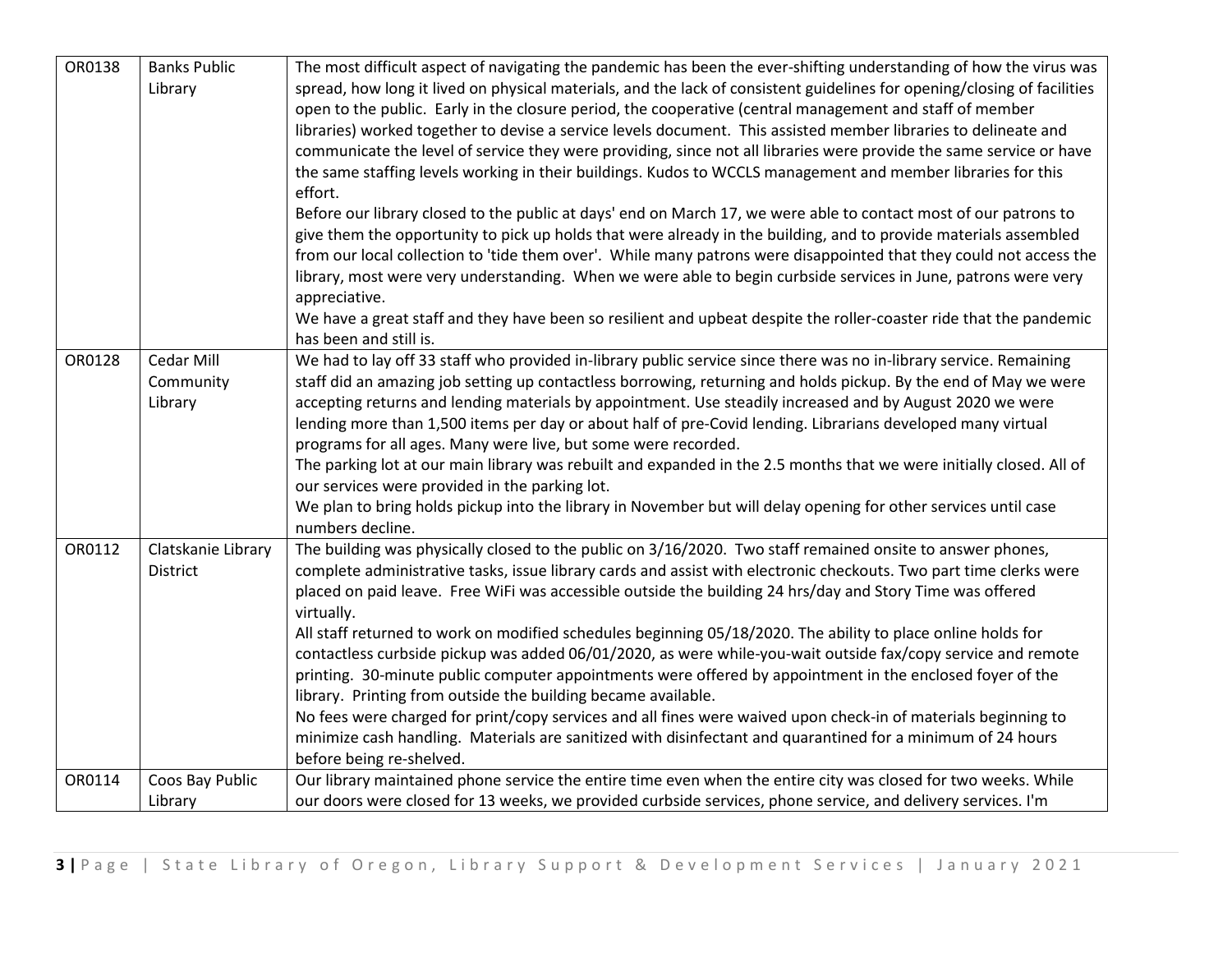|        |                                                     | disappointed these efforts aren't recorded because staff was working just as hard if not harder during this time<br>period.                                                                                                                                                                                                                                                                                                                                                                                                                                                                                                                                                                                                                                                                                                                                                                                       |
|--------|-----------------------------------------------------|-------------------------------------------------------------------------------------------------------------------------------------------------------------------------------------------------------------------------------------------------------------------------------------------------------------------------------------------------------------------------------------------------------------------------------------------------------------------------------------------------------------------------------------------------------------------------------------------------------------------------------------------------------------------------------------------------------------------------------------------------------------------------------------------------------------------------------------------------------------------------------------------------------------------|
| OR0119 | Corvallis-Benton<br><b>County Public</b><br>Library | Where to start. Last FY we began offering delivery services to residents during the governor's stay at home order.<br>This has proven to be wildly successful. Like many libraries, we used our 3D printers to help make supplies for our<br>medical providers. We used our parking garage as a donation drop off site for months. We had staff in the<br>Emergency Operations Center and deployed helping other departments in a variety of ways. Virtual events, online<br>card registrations and working closely with our local schools have been vital activities.                                                                                                                                                                                                                                                                                                                                            |
| OR0120 | Cottage Grove<br>Public Library                     | The Cottage Grove Public Library had increased surface sanitation procedures toward the end of February and was<br>closed to the public starting on March 13, 2020. The staff deep cleaned the library and worked on projects to make<br>online services more accessible, linking to a variety of resources and information from Lane County and throughout<br>the public library sector. The staff continued working through May 1st and were laid off. The Head Librarian was<br>hired back at the end of June and started working again on June 26th. From July 1st to the present, she has been<br>providing limited internet services in the morning while working on various "behind the scenes" projects in the<br>library. On August 1st, the library began providing curbside pickup and has seen a steady increase in use since then.<br>The Youth Services Librarian will resume work on October 30th. |
| OR0065 | Crook County<br>Library                             | Ten of our thirteen staff were furloughed during the pandemic, from May 2 through at least June 8 (or June 12 for<br>some). The remaining three staff operated curbside, phone, and email services during the furlough period.                                                                                                                                                                                                                                                                                                                                                                                                                                                                                                                                                                                                                                                                                    |
| OR0034 | Driftwood Public<br>Library                         | My library has been much more fortunate than some, in that I have the full support of my City Manager and the<br>city's emergency coordinator in terms of staying closed. We had to make some cuts to library materials purchasing,<br>and in the 20-21 fiscal year we've been asked to freeze spending on training, as well as delay hiring.                                                                                                                                                                                                                                                                                                                                                                                                                                                                                                                                                                     |
| OR0132 | <b>Enterprise City</b><br>Library                   | We are trying to provide as much support and access as possible without compromising patrons. Contactless pick<br>up is good. Remote/virtual summer reading is happening. We are seeing about 50% in all our numbers. Better<br>than nothing.                                                                                                                                                                                                                                                                                                                                                                                                                                                                                                                                                                                                                                                                     |
| OR0004 | Estacada Public<br>Library                          | Estacada Library closed to the public on Friday, March 13 at 5 p.m. Full-time staff continued to work both from<br>home and in the building. Part-time staff returned on April 16. We began offering holds pick-up service on Tuesday,<br>June 2 from our community room.                                                                                                                                                                                                                                                                                                                                                                                                                                                                                                                                                                                                                                         |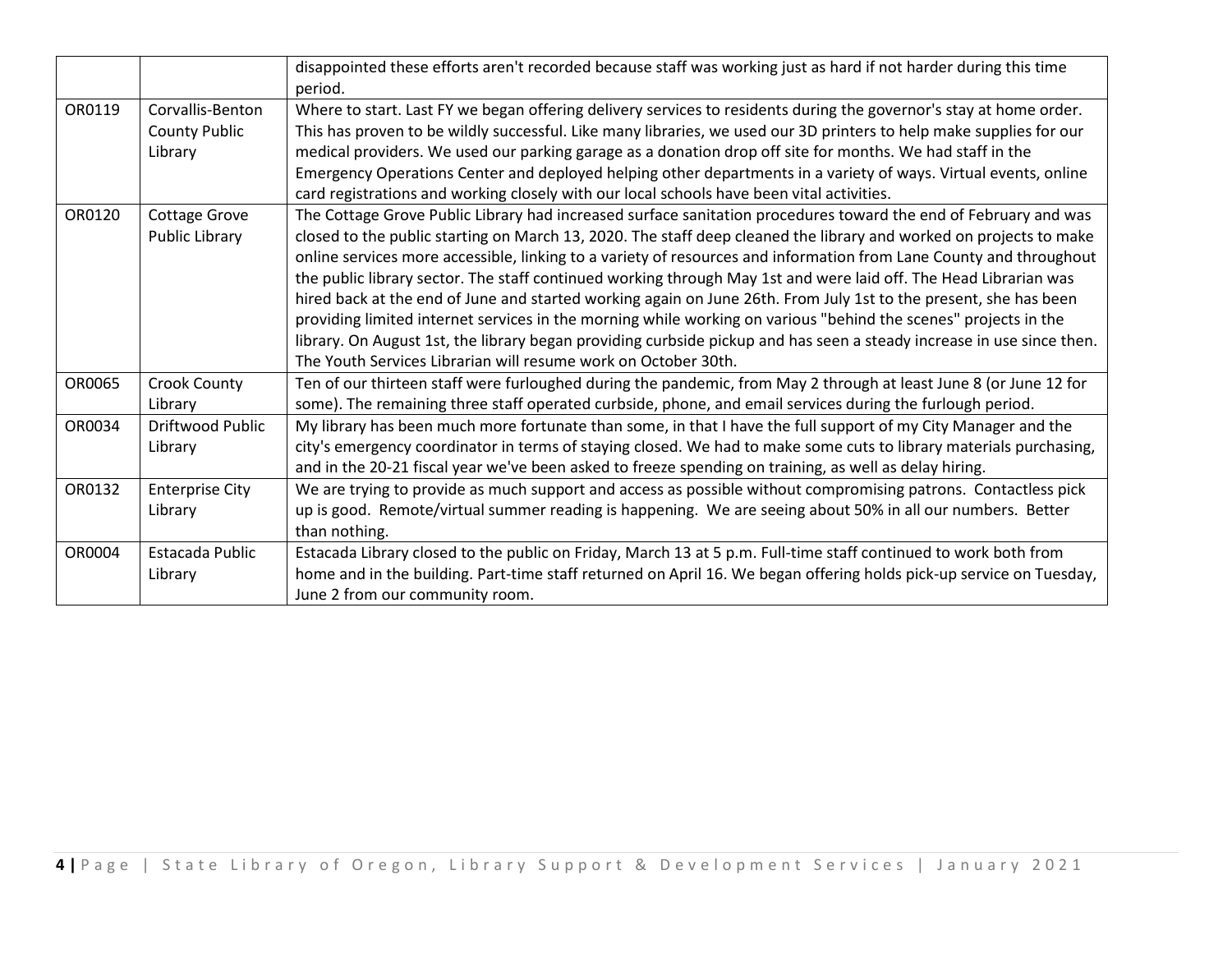| OR0005 | Eugene Public           | Like all libraries, we strove during the pandemic to find a way to provide as much access as possible to library    |
|--------|-------------------------|---------------------------------------------------------------------------------------------------------------------|
|        | Library                 | services. Here are some of the steps we took.                                                                       |
|        |                         | - All program went virtual: Live and recorded storytimes, bookgroups via Zoom, author presentations and             |
|        |                         | discussions, readers advisory panel, and a livestream concert.                                                      |
|        |                         | - Increased purchasing of electronic materials                                                                      |
|        |                         | - All due dates were extended until 9/14/2020                                                                       |
|        |                         | - Activated auto-renewal                                                                                            |
|        |                         | - Issued library cards over the phone                                                                               |
|        |                         | - Temporarily unblocked cards previously blocked because of high fines or restrictions so they could access         |
|        |                         | electronic materials                                                                                                |
|        |                         | - Offered free "electronic materials only" cards people living out of City limits who usually have to pay a fee for |
|        |                         | access                                                                                                              |
|        |                         | After lockdown, our re-opening happened in two stages:                                                              |
|        |                         | 1st stage (6/15/2020): Returns accepted at all locations. Holds available curbside and by appointment. 2nd stage    |
|        |                         | (8/24/2020): Buildings partially opened. Services focused on unmet or under-met community needs: computer           |
|        |                         | access, charging devices, job search support, and same-day access to the collection. After the first month of       |
|        |                         | opening, we were seeing over 300 people a day.                                                                      |
|        |                         | Another impact of the pandemic: The financial contributions we rely on from the Friends and Foundation was          |
|        |                         | reduced because they have been unable to conduct their usual fundraising efforts.                                   |
|        |                         |                                                                                                                     |
| OR0049 | Flora M. Laird          | We were closed to the public for nine weeks and staff worked a staggered schedule doing inventory projects and      |
|        | <b>Memorial Library</b> | collection and account work. We reopened for computer appointments and limited occupancy when the governor          |
|        |                         | lifted the stay-at-home order.                                                                                      |
|        |                         |                                                                                                                     |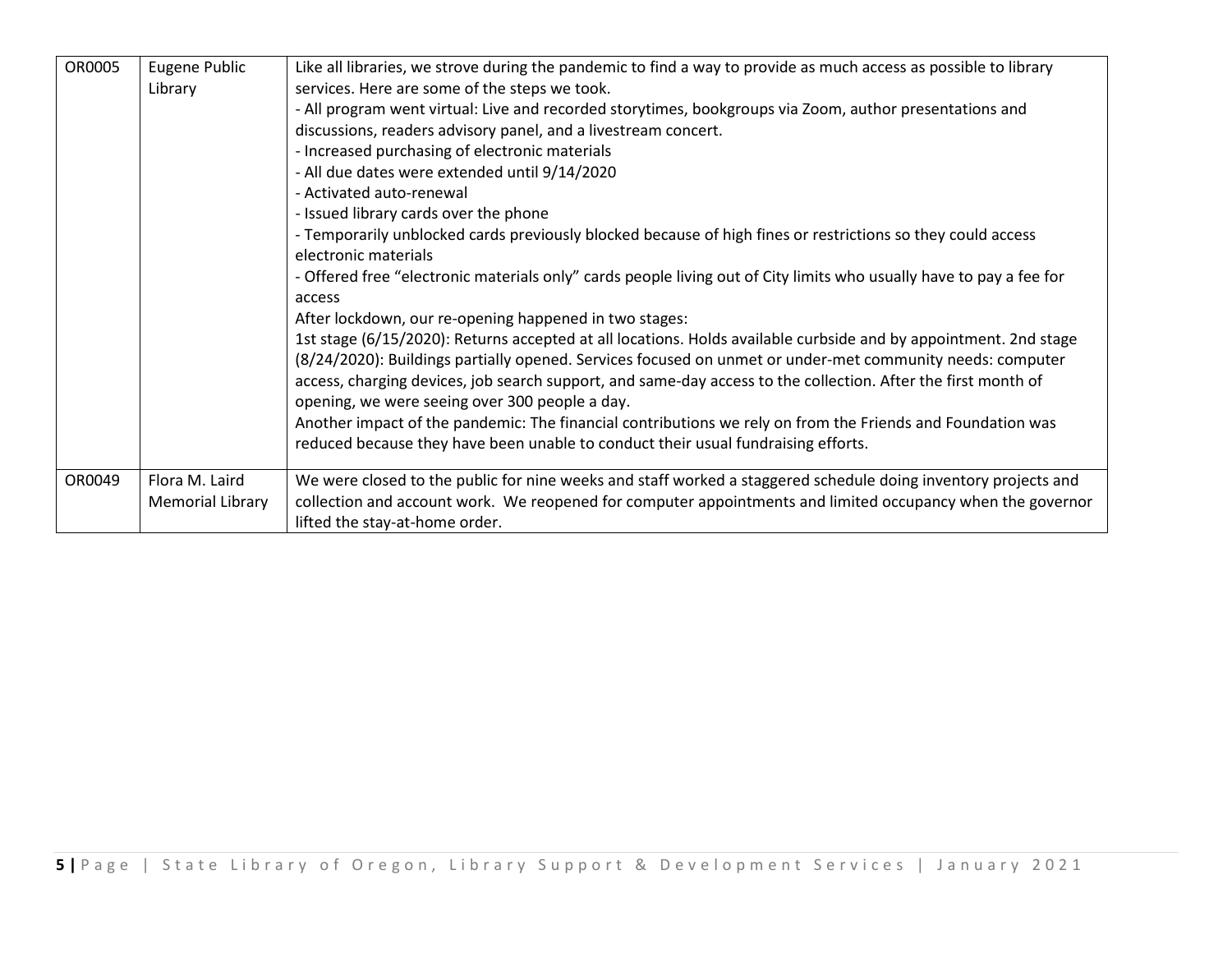| OR0009 | <b>Forest Grove City</b> | Like many libraries, Forest Grove closed the library building on March 16. During the months of March, April and     |
|--------|--------------------------|----------------------------------------------------------------------------------------------------------------------|
|        | Library                  | May, we worked with the City and the County (WCCLS) to determine how to respond to and administer the various        |
|        |                          | mandates, executive orders, policies, etc. We cancelled all programs, meetings, and services, including our          |
|        |                          | volunteer program (we had 40 volunteers in March.)                                                                   |
|        |                          | Issues were:                                                                                                         |
|        |                          | Staff working at home or in the building                                                                             |
|        |                          | Staff tasks and responsibilities.                                                                                    |
|        |                          | Adequate safety procedures and PPE for staff working in the building                                                 |
|        |                          | What services could we safely provide and how to provide them                                                        |
|        |                          | Communication with patrons                                                                                           |
|        |                          | Communication and coordination with WCCLS                                                                            |
|        |                          | Communication and coordination with neighboring libraries                                                            |
|        |                          | And, like many libraries, we were working under the hopeful premise that this was all going to be a short term       |
|        |                          | situation and that we would all soon get back to some version of normal. And though it took us a while, we           |
|        |                          | ultimately concluded that the question of when and if this was going to end was no longer pertinent to our           |
|        |                          | decision making We instead began discussion and decisions of how best to provide library service with a closed       |
|        |                          | building. It was also apparent that each library was making their service delivery decisions based on a wide variety |
|        |                          | of local directives and available resources.                                                                         |
|        |                          | IN June we began offering curbside service for returns only. We assumed that the thing patrons would be happiest     |
|        |                          | to be able to do would be to return the items they had since January/February. Because of the quarantine             |
|        |                          | requirements from the county, we borrowed many recycling bins from Pacific University and from Waste                 |
|        |                          | Management. In mid-June, we added curbside pick- up of holds, special requests, reference service and free           |
|        |                          | printing, faxing, and scanning.                                                                                      |
|        |                          | Our Summer Reading program was conducted both Curbside and in conjunction with the eight free meal sites in          |
|        |                          | Forest Grove and Washington County WIC. Over 1100 free book kits were distributed along with 1266 take and           |
|        |                          | make craft kits.                                                                                                     |
|        |                          | In response to patrons' requests. We began taking donations in August. (our Friends were very happy to get their     |
|        |                          | on-line book sale up and running. They have seen a 50 percent increase over this period last year.)                  |
|        |                          | Currently, we are working on a plan to provide some patron access to computers. We have recently purchased           |
|        |                          | WIFI hot spots and Chrome Books for circulation.                                                                     |
|        |                          | We are continuing to provide adult programming via YouTube and Facebook. We had a very successful program            |
|        |                          | with author Jane Kirkpatrick. We've recently started virtual storytime and our Move. Dance Play program has been     |
|        |                          | replaced with Laps Around the Library.                                                                               |
|        |                          | Our Commission and Friends have begun meeting again via Webex and Zoom.                                              |
|        |                          | Our plan is to continue to create innovative ways to provide library services to patrons that fit with their new way |
|        |                          | of living. I want to give much credit to the Forest Grove Library staff for their creativity and commitment.         |
|        |                          | <b>Colleen Winters</b>                                                                                               |
|        |                          | <b>Library Director</b>                                                                                              |

**6 |** Page | State Library of Oregon, Library Support & Development Services | January 2021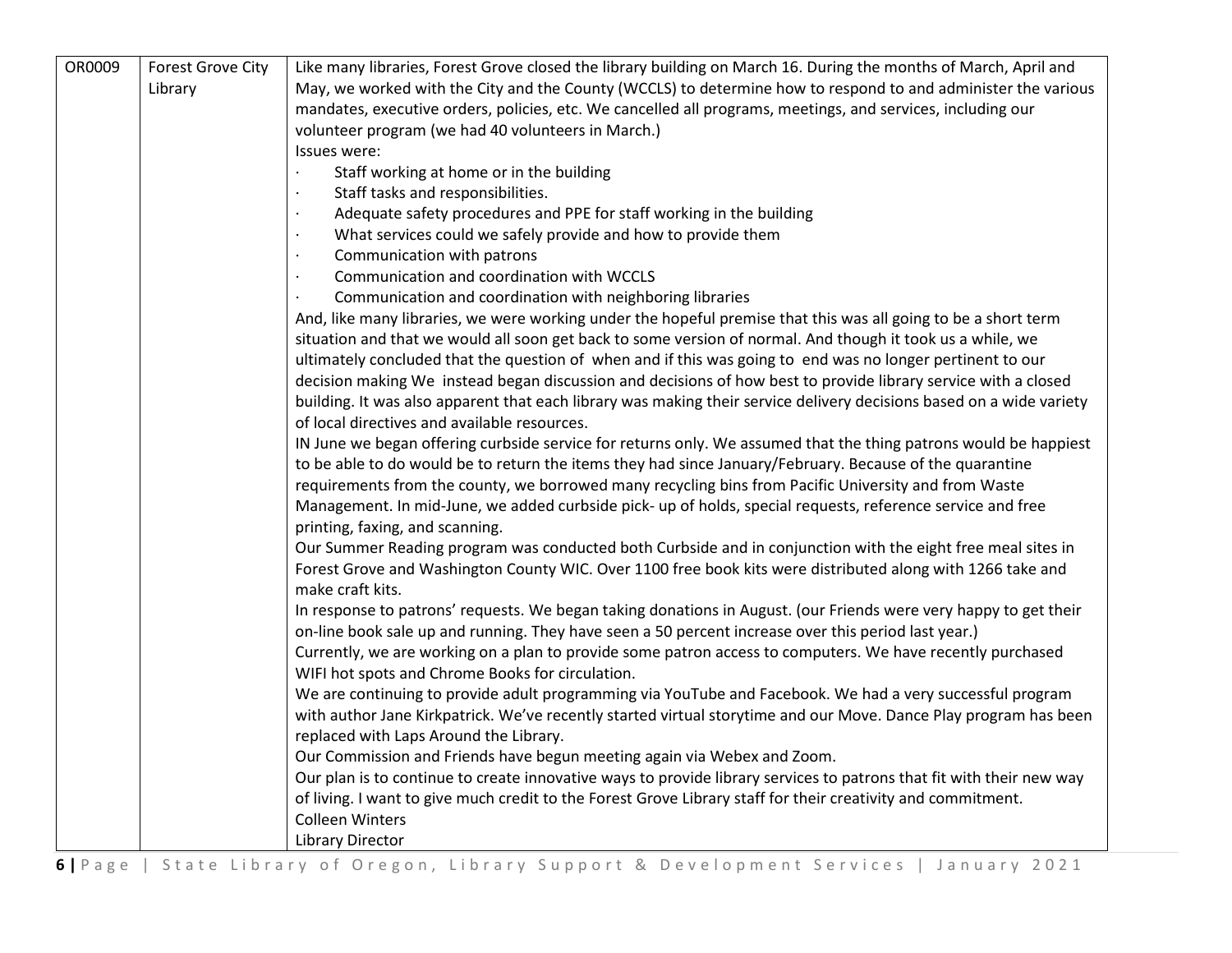| OR0024 | <b>Grant County</b>        | We are still doing curbside pick-up until we receive our electrostatic sprayer Should be here in two weeks. We are     |
|--------|----------------------------|------------------------------------------------------------------------------------------------------------------------|
|        | Library                    | having story hour outside our library this summer.                                                                     |
| OR0146 | <b>Halsey City Library</b> | The Halsey library was closed from March 18th-June 1st. We are planning to have limited occupancy and have             |
|        |                            | people come in by appointment only for the foreseeable future. No programs or services were offered to the public      |
|        |                            | during that time. We can only offer limited services from now on, including not holding programs. We are also          |
|        |                            | offering curbside pickup so people aren't forced to come inside the building.                                          |
| OR0016 | <b>Helix Public</b>        | The sudden closure and revamping of what to do for summer programs was a challenge but in the end we still had         |
|        | Library                    | a very successful summer with grab and go art kits that included all ages. In fact, there were new people and ages     |
|        |                            | that took advantage of the kits (maybe the introverts!). I took it upon myself to add some fun to the COVID lock       |
|        |                            | downs so having lots of programs including the "Hunt for a Bear" and "Watch for Sasquatch" activities along with a     |
|        |                            | photography contest helped keep the community engaged. Having the doors closed but still providing materials for       |
|        |                            | the public via curbside helped and I continued ILL's throughout and this helped when patrons could still get items     |
|        |                            | from other libraries. I also tried to do weekly FB story times or projects. When open for two weeks in the summer, I   |
|        |                            | realized how much more I needed to do to keep myself and others safe. When our community was struck with               |
|        |                            | some cases of COVID, our doors were closed again. I feel better prepared this time having masks available, having a    |
|        |                            | sign-in sheet along with hand sanitizer at the front of the door and having a tape outline so patrons do not enter     |
|        |                            | my space. A plastic sign/shield is on our desk with more signage along with wipes and sanitizer. The community has     |
|        |                            | been very good about the closure and I have not had any negative response to it. I think the biggest challenge has     |
|        |                            | been the added stress of trying to do the right thing when we don't know what that really is and at the beginning      |
|        |                            | the continuous changes and information that we were needing to read was overwhelming. I had to "not" take              |
|        |                            | advantage of all the helpful zooms because my own personal ability to process too much information was getting in      |
|        |                            | the way of my work at hand. All in all, I feel like we faced the challenges well and still provided the community with |
|        |                            | what they needed.                                                                                                      |
| OR0019 | Hillsboro Public           | The Hillsboro Libraries closed to the public starting on March 15th.                                                   |
|        | Library                    | Library staff worked remotely from March 17 to June 6. Both virtual and live online programs were offered during       |
|        |                            | this time, along with remote answering of phones and reference services. Some staff worked in the city's               |
|        |                            | emergency operations center and used the Outreach van to deliver food boxes to those in need. Staff were allowed       |
|        |                            | to use work time to volunteer with local organizations that were supporting the community during the pandemic.         |
|        |                            | In June staff re-entered the buildings and began transitioning back from remote work. Programs continued to be         |
|        |                            | offered online. This time was used to plan the next phase of service, which was curbside pickup, which would begin     |
|        |                            | in early July. Staff also worked in collaboration with WCCLS staff to adjust the Summer Reading Program to provide     |
|        |                            | SRP bags at summer lunch sites.                                                                                        |
| OR0041 | Jackson County             | JCLS presented a Pandemic Response Plan to the District Board on Thursday, March 12, and by Monday March 16,           |
|        | <b>Library Services</b>    | 2020, all branches were physically closed to the public. The Library entered Stage 1 - Virtual Services - of its 6-    |
|        |                            | stage plan for library services. After 2 weeks in preparatory Stage 2, on May 1 the libraries started offering Front   |
|        |                            | Door Services (Stage 3), allowing patrons to pick up holds at the front door. On May 18 libraries moved to Stage 4,    |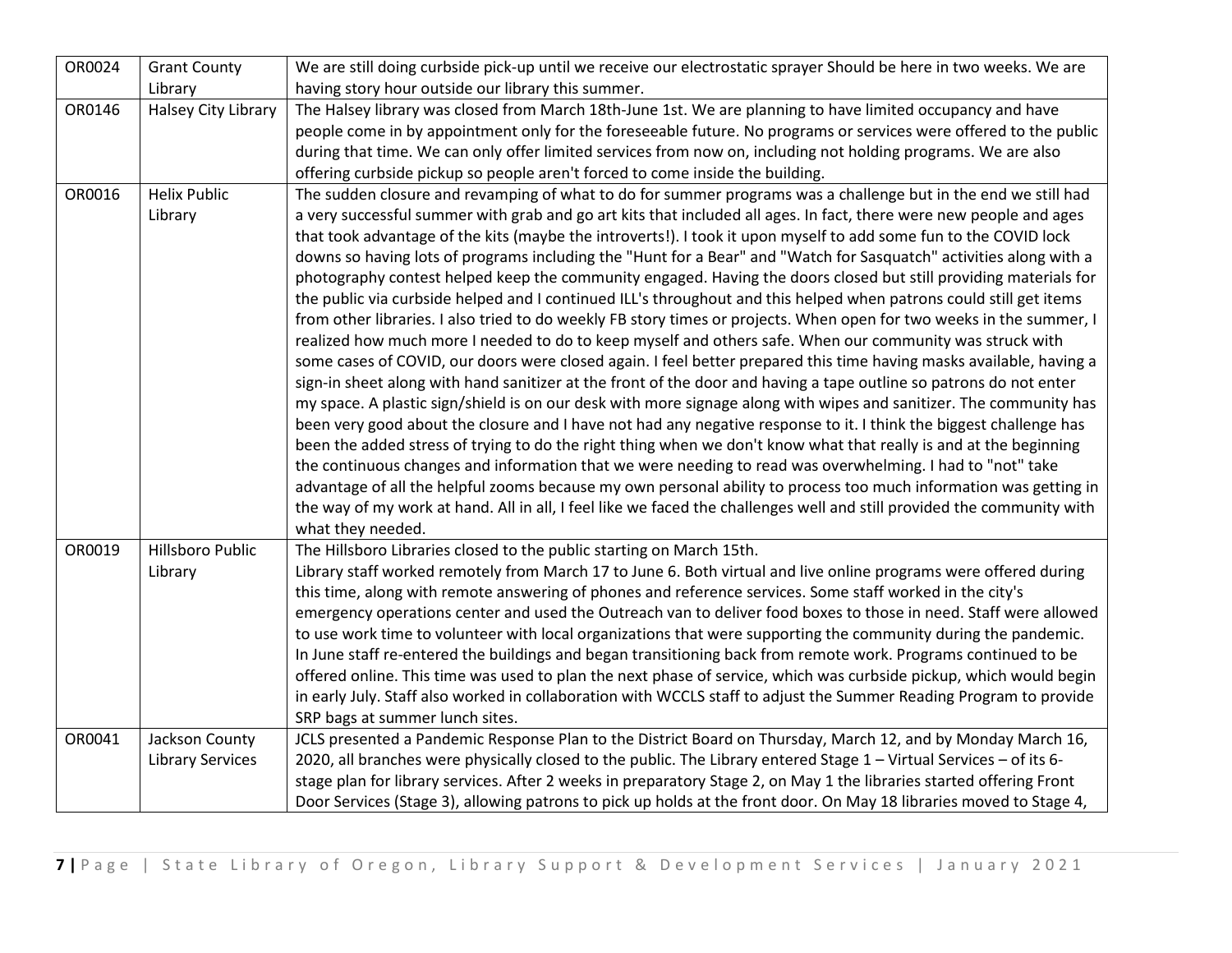|        |                  | allowing computer access at the 4 regional hub libraries. Libraries reopened with limited in-person services on June   |
|--------|------------------|------------------------------------------------------------------------------------------------------------------------|
|        |                  | 8 and remained there for the rest of the year.                                                                         |
| OR0022 | Jefferson Public | During the time that our building was otherwise completely closed to the public due to COVID-19 (including             |
|        | Library          | curbside services), we offered free home delivery of library materials to patrons living inside Jefferson city limits. |
|        |                  | When curbside services began again, we discontinued home delivery.                                                     |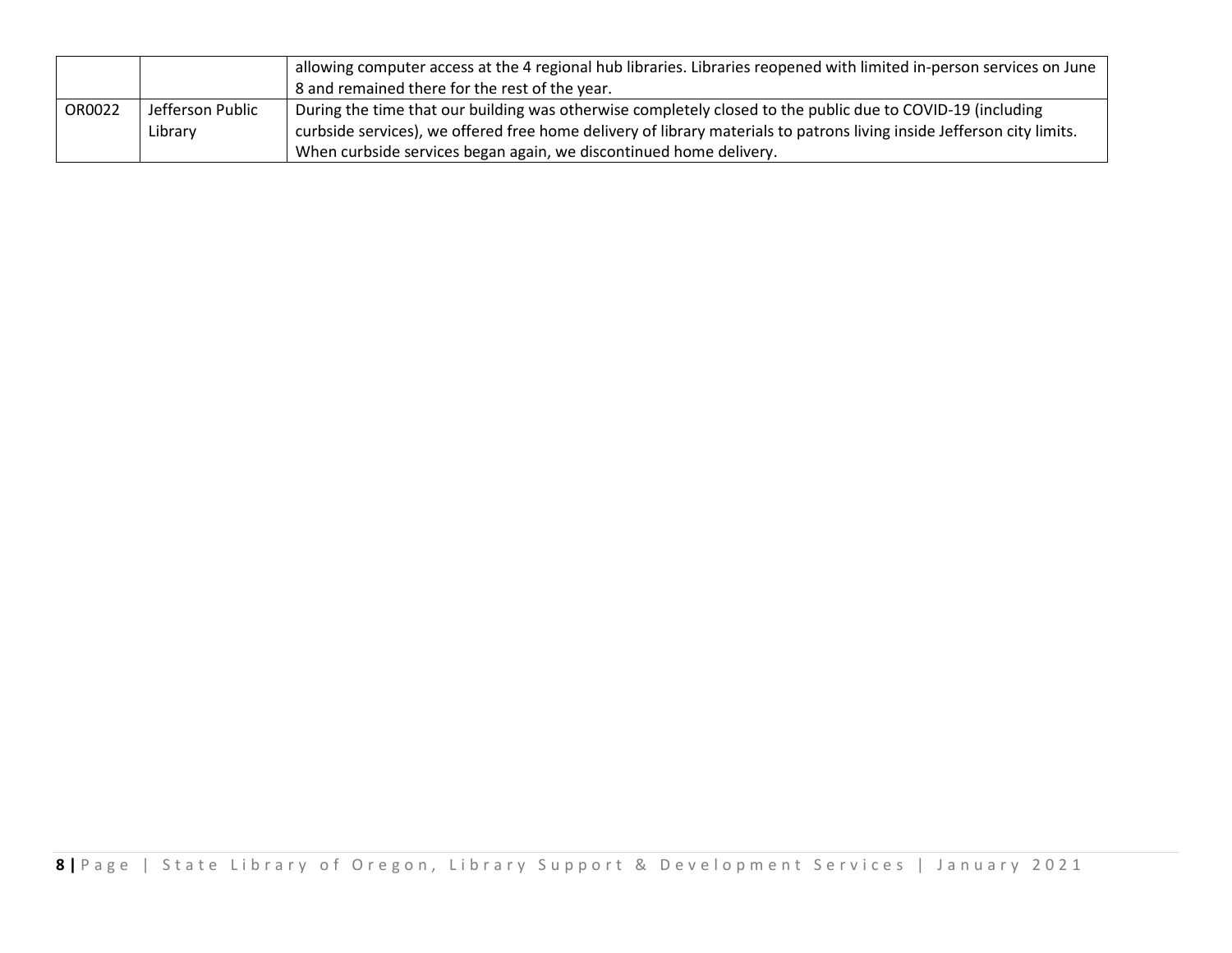| OR0027 | Klamath County         | Covid-19 report:                                                                                                                     |
|--------|------------------------|--------------------------------------------------------------------------------------------------------------------------------------|
|        | <b>Library Service</b> | Phase 1:                                                                                                                             |
|        | District               | The Klamath County Libraries closed their doors on March 18th. We instituted the following:                                          |
|        |                        | . We immediately started offering curbside pick-up services in all the                                                               |
|        |                        | branches except for the Senior Center.                                                                                               |
|        |                        | . We extended the Outreach services to at-risk patrons.                                                                              |
|        |                        | . Main Library: To limit the number of staff in the building we                                                                      |
|        |                        | reorganized the workflow. 1/3 of the staff started working from home,                                                                |
|        |                        | alternating days.                                                                                                                    |
|        |                        | . We started online storytimes and book clubs.                                                                                       |
|        |                        | . We turn on the eCard registration option on our website.                                                                           |
|        |                        | . We eliminated overdue fees.                                                                                                        |
|        |                        | . We placed all returned materials on quarantine for 3 days.                                                                         |
|        |                        | Phase 2:                                                                                                                             |
|        |                        | The Main library reopened on May first and the branches offered access to their building "By appointment only".                      |
|        |                        | • The main library changed its hours: Mondays through Saturdays from                                                                 |
|        |                        | 10am to 5pm.                                                                                                                         |
|        |                        | · Public restrooms are closed.                                                                                                       |
|        |                        | . We removed all the seating except in front of computer stations.                                                                   |
|        |                        | . Public computers are accessible by appointment and the time is                                                                     |
|        |                        | limited to 45 minutes.                                                                                                               |
|        |                        | • Staff clean keyboards and mice after each usage.                                                                                   |
|        |                        | . We added sneeze guards to all our service desks and mandated                                                                       |
|        |                        | facemasks in all the libraries for staff and patrons.                                                                                |
|        |                        | . Patrons still have the option to pick-up their materials outside the                                                               |
|        |                        | libraries.                                                                                                                           |
|        |                        | By the end of May the branch libraries started opening their doors while still limiting the number of patrons in their<br>buildings. |
|        |                        | We offered an online version of the Summer Reading Program and we added more online storytimes and programs                          |
|        |                        | for our adult patrons.                                                                                                               |
|        |                        | We had to cancel our annual Comic Con usually scheduled for October.                                                                 |
|        |                        | From March to June 2020, 162 patrons registered for ecards.                                                                          |
|        |                        | We saw a 30% increase in the circulation of digital materials.                                                                       |
|        |                        | The staff have been very resilient and flexible. We kept up with our monthly meetings, using Zoom and kept staff                     |
|        |                        | updated via email.                                                                                                                   |
|        |                        | We had some problems with patrons regarding the new rules, but overall it hasn't been too difficult. We have a lot                   |
|        |                        | of signs in all our libraries. We send PR and update our Facebook pages regularly to keep our patrons updated.                       |
|        |                        |                                                                                                                                      |
|        |                        |                                                                                                                                      |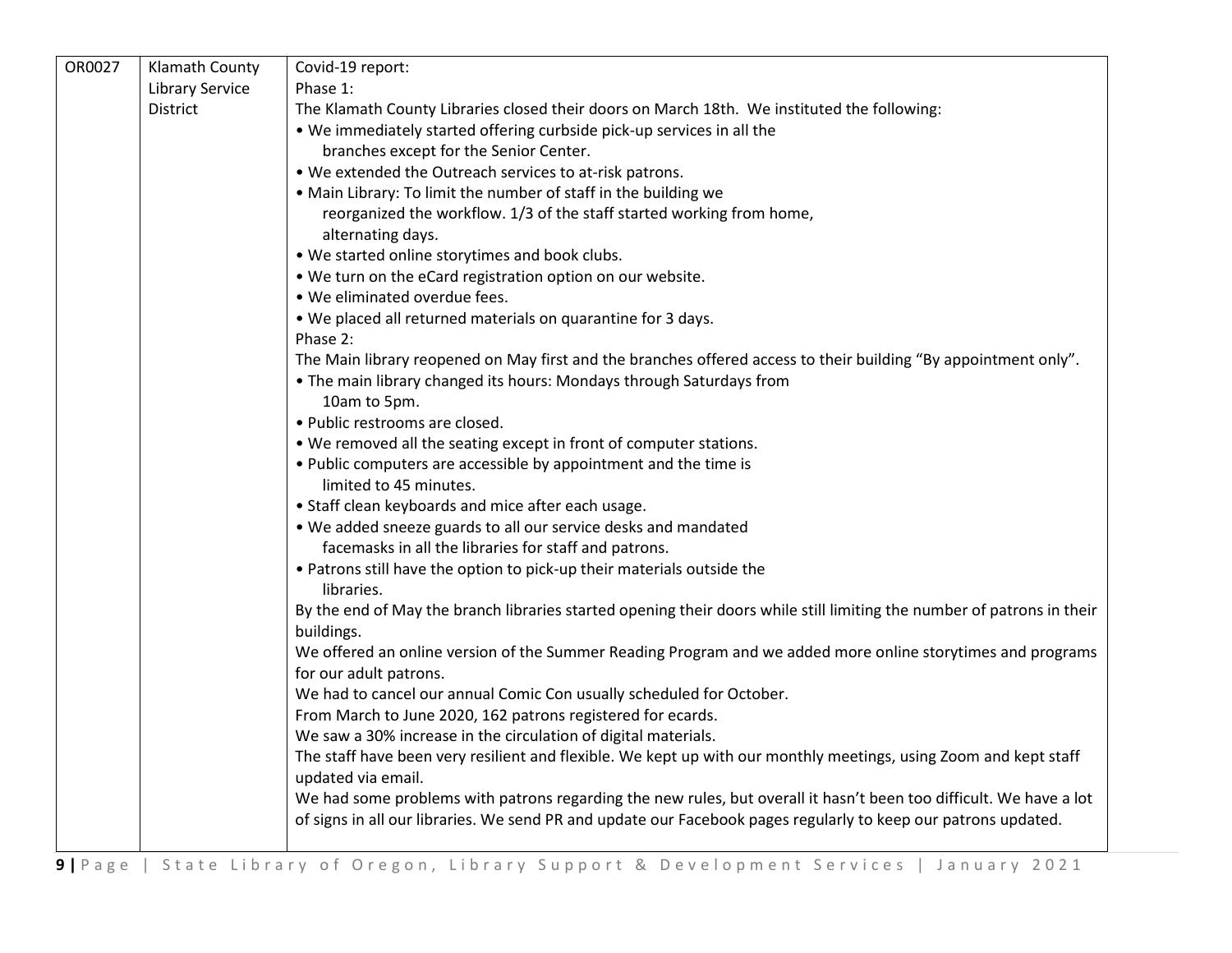| OR0028 | La Grande Public        | Here's a couple of links to articles that details some of the library's work during COVID:                              |
|--------|-------------------------|-------------------------------------------------------------------------------------------------------------------------|
|        | Library                 | 2020: PNLA Quarterly Special on COVID-19 (pp 31-33):                                                                    |
|        |                         | https://arc.lib.montana.edu/ojs/index.php/pnla/issue/view/43                                                            |
|        |                         | American Libraries: https://americanlibrariesmagazine.org/blogs/the-scoop/the-great-outdoors-library-services-          |
|        |                         | covid-19/                                                                                                               |
| OR0031 | Lake County             | The CARES funding available to special districts and libraries through State administration really made the             |
|        | <b>Library District</b> | difference for us in being able to respond effectively to the pandemic with additional cleaning supplies, PPE, plexi    |
|        |                         | barriers, and air filters as well as purchasing additional technology for library patrons to help replace lost computer |
|        |                         | and Internet access. As a small, rural library district, our services would have been much more negatively impacted     |
|        |                         | than they were if we had to absorb these costs into the library budget.                                                 |
| OR0029 | Lake Oswego             | From March 15 2020 to June 30 2020 (and beyond) the building has been closed to the public. However library             |
|        | <b>Public Library</b>   | services for digital access remained open and enhanced. No-Contact Curbside service at the Lake Oswego Public           |
|        |                         | Library began at the end of May and has been popular ever since.                                                        |
| OR0030 | Lakeside Public         | We have had lower than average circulation, in person visits, computer usage, etc. since opening back up after          |
|        | Library                 | being closed for the Pandemic. Our numbers are gradually creeping up the last few weeks, but since we are a             |
|        |                         | retirement community I believe a lot of folks have chosen to stay away and will more than likely continue to stay       |
|        |                         | away during this Pandemic. We have worked so hard to be sure our materials are all quarantined and sanitized. We        |
|        |                         | have added plexiglass dividers for our checkout area and have closed half of our public access computers. We have       |
|        |                         | also been actively sanitized constantly throughout our days. This has been extremely time consuming but we feel         |
|        |                         | we are doing everything in our power to make things safe for our patrons and our staff.                                 |
| OR0140 | Lane Library            | We closed on March 14 and started curbside service the same week! We didn't provide any in-library service after        |
|        | District                | that time, but our patrons seemed very happy with the level of service they continued to receive. We look forward       |
|        |                         | to serving them in person! Thankfully we were able to find plenty for staff to do in the library and from home and      |
|        |                         | were able to provide the same number of work hours to staff.                                                            |
| OR0033 | Lebanon Public          | We continue to operate with reduced hours and limited occupancy (25% of capacity). We have not recalled our             |
|        | Library                 | volunteers, staff are performing those duties as well as their regular assigned tasks. Library staff members have       |
|        |                         | been remarkably resilient and continue to provide the best possible library experience for our patrons. Library         |
|        |                         | patrons have also been very accepting of the many new policies and procedures we've put it place for their safety       |
|        |                         | and our own. We were still able to have an abbreviated Summer Reading Program and I'm immensely proud of the            |
|        |                         | many creative ways staff have found to provide virtual programming for all ages.                                        |
| OR0043 | Ledding Library         | The City of Milwaukie has been supportive of all its staff during the pandemic. Staff were very imaginative in          |
|        |                         | providing services for children and adults. We had the grand opening of our new library on 1/11/2020; we closed         |
|        |                         | due to the pandemic 3/15/2020. Our patrons have been supportive, using our curbside services, participating in          |
|        |                         | Summer Reading, taking book walks through Scott Park, leaving messages for staff. It has not been easy to have a        |
|        |                         | new library and not be able to fully share it with the community. But it has been heartwarming to see the               |
|        |                         | community band together to get through these times. And our staff has been phenomenal. We offer no-contact              |
|        |                         | holds pickups, answer reference questions, offer online hold request.                                                   |

**10 |** Page | State Library of Oregon, Library Support & Development Services | January 2021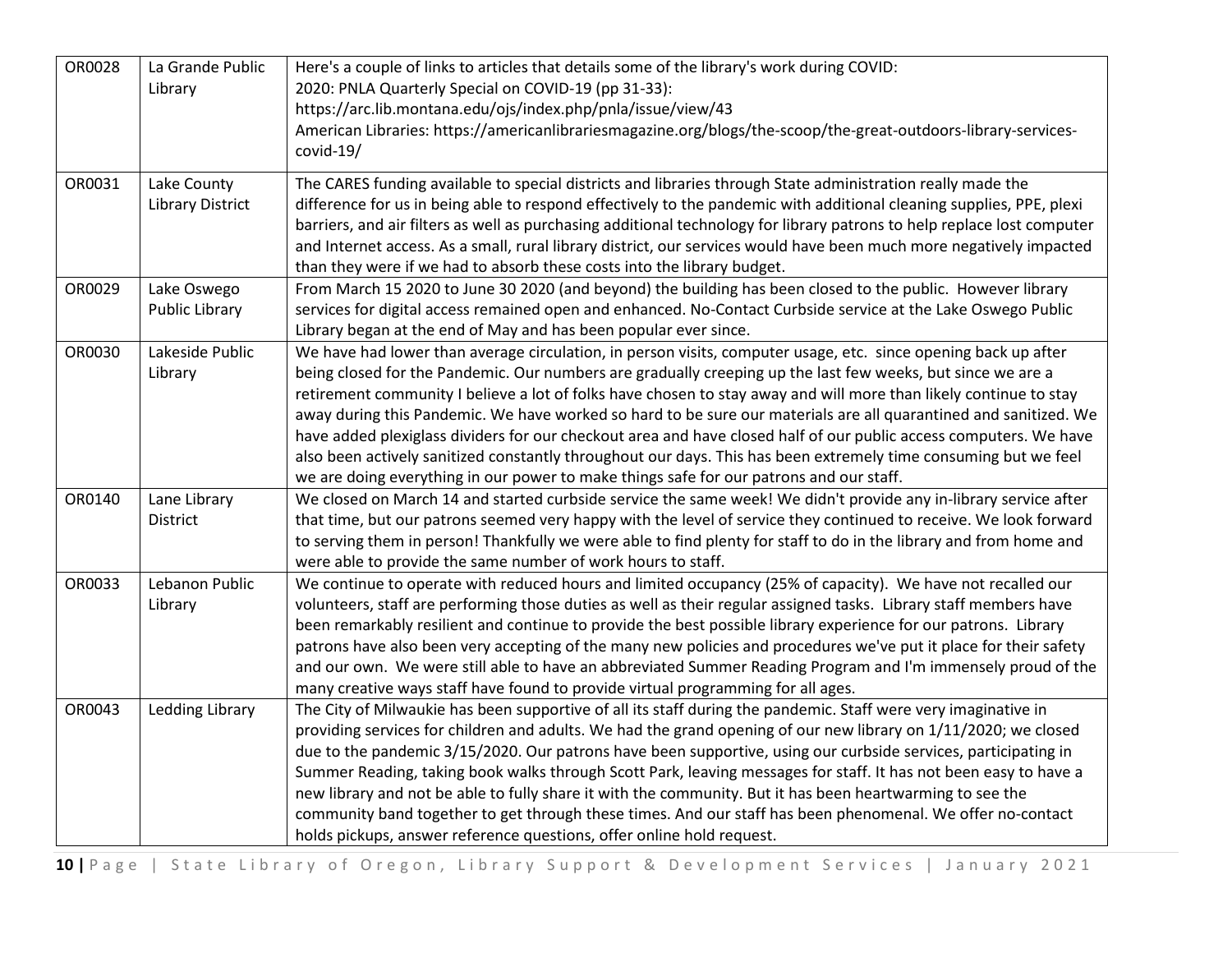| OR0134 | <b>Lincoln County</b>   | Our facility is an administrative office and has no actual public service hours. We do not offer in-person library    |
|--------|-------------------------|-----------------------------------------------------------------------------------------------------------------------|
|        | <b>Library District</b> | services. We do hold book review group meetings (currently via Zoom) and meetings of area library staff and           |
|        |                         | directors. LCLD manages the interlibrary loans for Siletz Public Library and we answer phone questions about area     |
|        |                         | libraries and library services. LCLD is open by appointment only at this time.                                        |
| OR0122 | Mary Gilkey Public      | Our location is very small and social distancing would not be possible in our stacks. We remain closed, but are       |
|        | Library                 | offering 24 hour WiFi, delivery, curbside, and City Hall pickup of items, printing, reader's advisory, and assistance |
|        |                         | via chat, email, and phone.                                                                                           |
| OR0039 | McMinnville             | McMinnville Public Library closed to the public on March 17, 2020. Some staff continued to work in the building       |
|        | Public Library          | while others began telecommuting. During this time staff worked on cleaning the library, special projects,            |
|        |                         | navigating the HR issues related to COVID-19 and future planning. With new information and safety measures            |
|        |                         | continually being updated, staff was in limbo not knowing what changes were coming and how to plan for these          |
|        |                         | changes. Work and life plans were initially constantly changing and settled down to weekly later.                     |
|        |                         | The library continuously tracked reports on how the virus was transmitted and how to keep materials safe for use,     |
|        |                         | both for patrons and staff. Safety measures were updated as new information came in. The library finally settled      |
|        |                         | on a combination of quarantining and then sanitizing with a light wipe down of materials the virus had tested to      |
|        |                         | last longer on. Staff work areas get sanitized with a change in shift and on a nightly basis. Public areas are        |
|        |                         | sanitized on a regular basis during the day.                                                                          |
|        |                         | On April 1, 2020, the library started a Home Delivery service within the McMinnville city limits. This boundary was   |
|        |                         | established due to staffing levels and risk management for both patrons and staff. However, McMinnville Public        |
|        |                         | Library also serves several communities in neighboring cities. Patrons outside the city limits were allowed to        |
|        |                         | choose an alternate address within the city to receive deliveries. Patrons opting to use this service has remained    |
|        |                         | pretty stable at around 850 even after the library reopened with limited hours.                                       |
|        |                         | Reference and Children's staff established a new schedule for telephone reference services. They started              |
|        |                         | coordinating more social media and online posts to keep patrons informed about library services and where the         |
|        |                         | public could obtain more information about current events. Children's staff created online stories and activities     |
|        |                         | that could be accessed at any time by the public. Much of the online information has also been translated into        |
|        |                         | Spanish to include more of the community.                                                                             |
|        |                         | The library reopened to the public with limited hours on June 16, 2020. The library was open from 12-5 pm on          |
|        |                         | Tuesdays, Thursdays and Saturdays. The entrance to the library was moved to the original Carnegie library             |
|        |                         | entrance and a one way flow of traffic was established within the library as much as possible. Patron access was      |
|        |                         | limited to 25 patrons at any time inside the building and they were encouraged not to linger so that other patrons    |
|        |                         | would have an opportunity to use the facilities as well. Limited computer access was available to the public and      |
|        |                         | required the patrons to wear masks to use the computers. Home Delivery continued to be an option to allow             |
|        |                         | patrons reduced exposure to the public.                                                                               |
| OR0044 | Molalla Public          | We had to furlough 9 part time staff members due to our closure. We added electronic resources & were                 |
|        | Library                 | underwhelmed by lack of interest. The creative staff presented virtual programs, learned how to upload to             |
|        |                         | YouTube, began a Pinterest page, & created grab & go craft kits. We also utilized Beanstack for summer reading &      |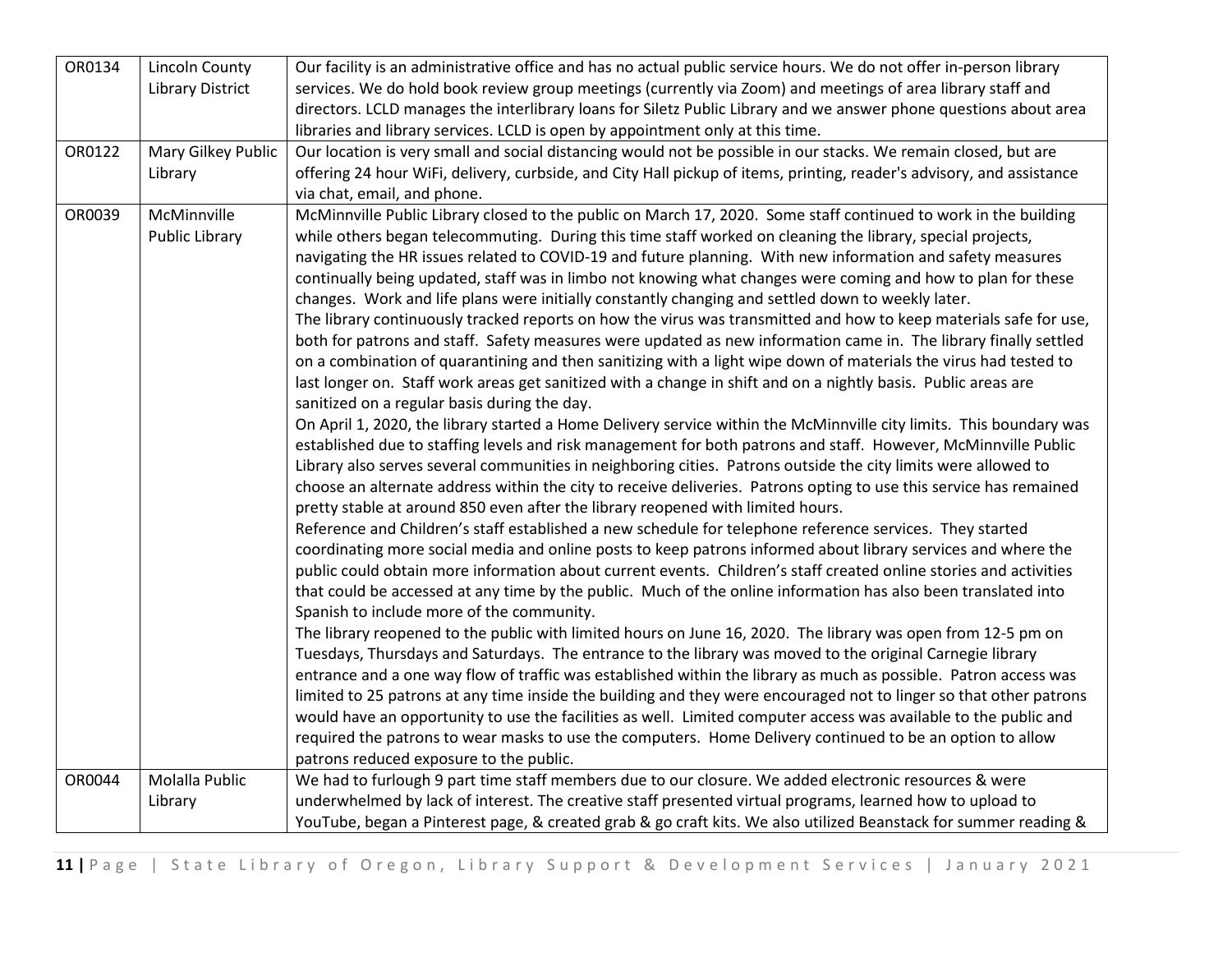|        |                         | were surprised to find how much the adults liked it. We started curbside book pick up & opened our book drops in            |
|--------|-------------------------|-----------------------------------------------------------------------------------------------------------------------------|
|        |                         | May. Staff has been in the building since March 16 to answer phones & help patrons as best possible.                        |
| OR0047 | Mt. Angel Public        | Provided outdoor activities for families: Storywalks, Sidewalk Obstacle Course                                              |
|        | Library                 |                                                                                                                             |
| OR0063 | Multnomah               | Multnomah County Library closed its buildings as of March 14, 2020 due to the pandemic. As of Fall 2020, MCL still          |
|        | County Library          | does not have patrons inside libraries, only staff, as we're doing no-contact holds pick-up sidewalk service at all         |
|        |                         | library locations and outdoor computer labs at select locations.                                                            |
| OR0050 | Newberg Public          | By mounting an aggressive social media campaign as well as curbside messaging we were able to control re-                   |
|        | Library                 | opening occupancy levels without needing to resort to additional occupancy practices. We continue to monitor the            |
|        |                         | gate count closely for any spike in occupancy.                                                                              |
| OR0051 | <b>Newport Public</b>   | Restocking of Little Free Libraries around the city, passive activity boxes in front of the library for patrons, starting a |
|        | Library                 | mobile hotspot program, putting WiFi boosters on the outside of the library, Library take out activity kits, grab and       |
|        |                         | go delivery along school bus routes, school lunch site locations, and day use areas. We have also recorded several          |
|        |                         | how to videos, collaborated with community partners to put together activity kits, and put together a Trail Tail            |
|        |                         | behind the library.                                                                                                         |
| OR9013 | <b>North Douglas</b>    | In mid-March, the library closed its doors to the public and began planning for new and different services. By the          |
|        | <b>Library District</b> | beginning of April, we had added virtual card signup and was using social media to conduct J programming. By the            |
|        |                         | end of April, we were checking out newly acquired e-readers and hotspots as well as doing outreach at local food            |
|        |                         | pantries twice a week with book giveaways and activity bags for J and YA. We added curbside hours in mid-June.              |
| OR0141 | <b>North Plains</b>     | We closed the building to patrons and volunteers on March 13 and provided outdoor pickup of library materials for           |
|        | Public Library          | an additional week. We ceased in-person service under the Stay Home Save Lives order until June 2 when we                   |
|        |                         | restarted outdoor pickup. We continued to respond to patron emails and voicemail messages and formed a                      |
|        |                         | communication team to get frequent updates to patrons in a timely manner via email and social media. We                     |
|        |                         | immediately moved storytime and early literacy classes to virtual platforms with no gap in service. We planned a            |
|        |                         | contact-free summer reading program which began on June 1. Our local elementary school allowed us to join their             |
|        |                         | virtual classrooms to promote summer reading in June or they showed our recorded presentation. We purchased 2               |
|        |                         | additional staff laptops for remote work. Our volunteer coordinator kept volunteers engaged with an almost daily            |
|        |                         | "Library Joy" newsletter and phone calls. Two part-time library staff voluntarily furloughed under the Stay Home            |
|        |                         | Save Lives order. All other staff kept the same basic hours via remote work.                                                |
| OR0054 | Oakridge Public         | Closed 3/15/20. Curbside check-out of books requested via telephone and email continues. Reference questions                |
|        | Library                 | via telephone and email continues. Fines cancelled since 3/15/20 and ongoing. Books returned via drop box                   |
|        |                         | scanned w/ UV wand. Opened on 6/15/20 for computer and wireless use only.                                                   |
| OR0135 | Oregon Trail            | It was tricky navigating it as a Special District. All the information was for city or county libraries. SDAO libraries     |
|        | <b>Library District</b> | shared information and SDAO quickly responded with information. OTLD furloughed 7 part-time employees and                   |
|        |                         | returned them to work in May.                                                                                               |
| OR0059 | Pendleton Public        | The Pendleton Public Library provided reference, curbside delivery, and virtual programming for the duration of             |
|        | Library                 | the closure. For portions of the closure we provided outdoor programming, browse appointments and computer                  |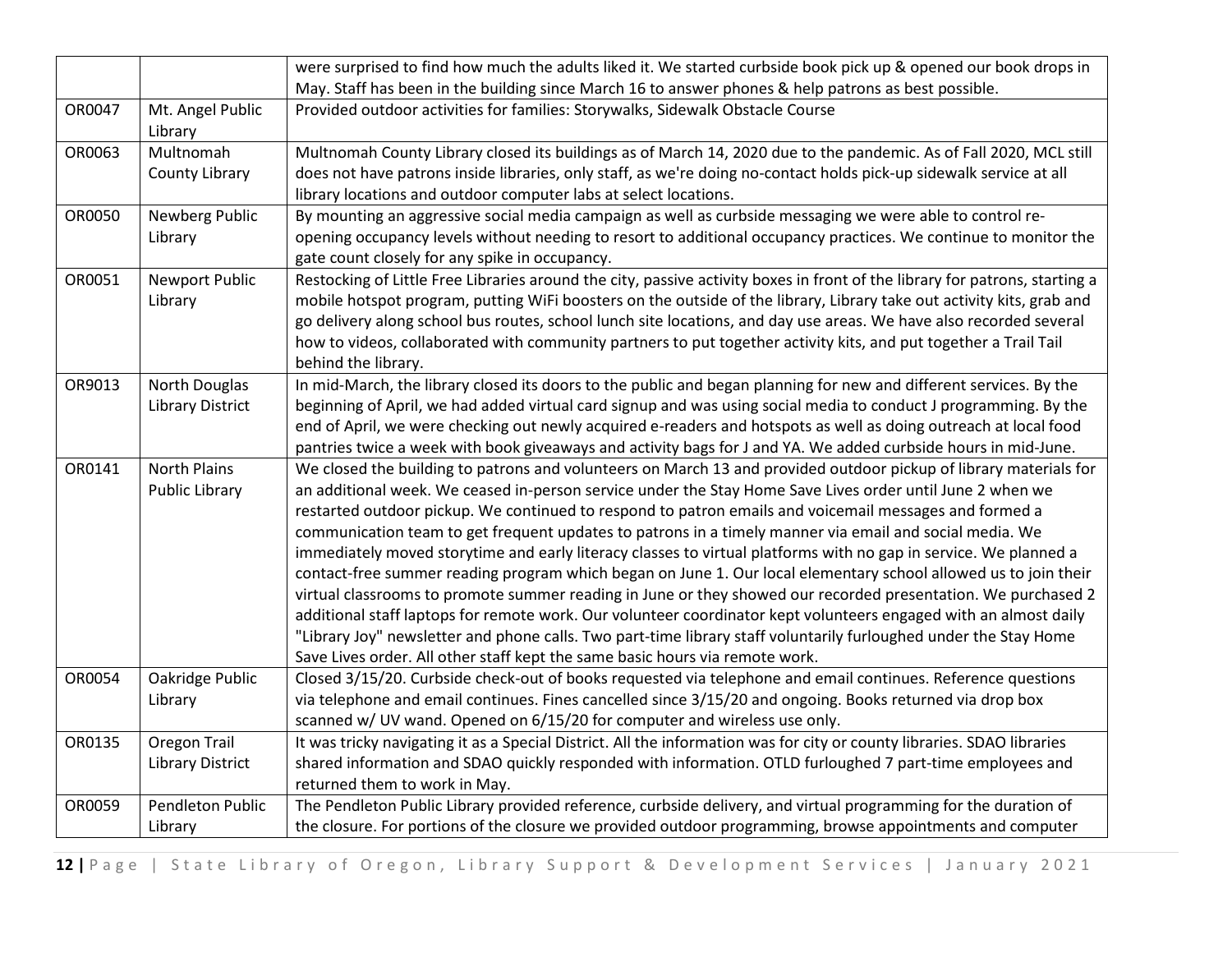|        |                                  | appointments. At no point were we closed and working from home entirely, the building was always a functioning<br>library.                                                                                                                                                                                                                                                                                                                                                                                                                                                                                                                                                                                                                                                                                                                                                                               |
|--------|----------------------------------|----------------------------------------------------------------------------------------------------------------------------------------------------------------------------------------------------------------------------------------------------------------------------------------------------------------------------------------------------------------------------------------------------------------------------------------------------------------------------------------------------------------------------------------------------------------------------------------------------------------------------------------------------------------------------------------------------------------------------------------------------------------------------------------------------------------------------------------------------------------------------------------------------------|
| OR0062 | Port Orford Public<br>Library    | We started curbside service within a week of the library closing. We found that patrons were hunting for any<br>library that would provide service in anyway and so we had patrons from several towns over coming to us for<br>service. If there is a positive to come out of the pandemic I would say it is that regular library users and users that<br>we have never seen before or who have not been active users suddenly discovered how vitally important libraries<br>are.                                                                                                                                                                                                                                                                                                                                                                                                                        |
| OR9014 | Roseburg Public<br>Library       | Roseburg Public Library began limited occupancy on June 30, 2020, so I did not count that as a week in question<br>CV15.                                                                                                                                                                                                                                                                                                                                                                                                                                                                                                                                                                                                                                                                                                                                                                                 |
| OR0072 | Scappoose Public<br>Library      | We closed our library March 17, the day after the city declared an emergency. We were doing curbside pickup of<br>materials a week later. Staff with health problems were allowed to work from home. We allowed one staff member<br>with a small child to take paid leave for several weeks. We reopened to the public with limited capacity on June 16.<br>We are now open by appointment because without appointments, we exceed safe building capacity. While our<br>building use is not nearly pre-covid levels, we are circulating 80% of our pre-covid circulation. We have removed all<br>our lounge furniture and 6 of the public computers. We are using enhanced cleaning techniques to keep the<br>building as safe as possible and are quarantining materials for 4 days in our meeting room. We are not allowing any<br>meeting room activities until the state is in phase 3 of reopening. |
| OR0074 | Seaside Public<br>Library        | We provided curbside checkout for 4 weeks, we were closed to the public (no access) for 6 weeks, and starting in<br>June offered a limited max of 85 people in building at a time. This is ongoing into the next fiscal year. Challenges<br>include supplies cost, lack of supplies, ability to find right supplies, conflicting information about quarantine and<br>proper cleaning supplies, and staff anxiety due to covid. 3 staff quit due to covid even with best practices in place.                                                                                                                                                                                                                                                                                                                                                                                                              |
| OR0078 | Silver Falls Library<br>District | Our library district shut down our building on March 16th. Our Library Board had a multiple emergency meetings<br>between the middle of March and late June in order to stay updated on our building status, work from home<br>procedures, decisions about continuing staff employment, safety procedures, and budgetary issues. By the middle<br>of April most staff were back in the building working distanced and with facial coverings. By late April we were                                                                                                                                                                                                                                                                                                                                                                                                                                       |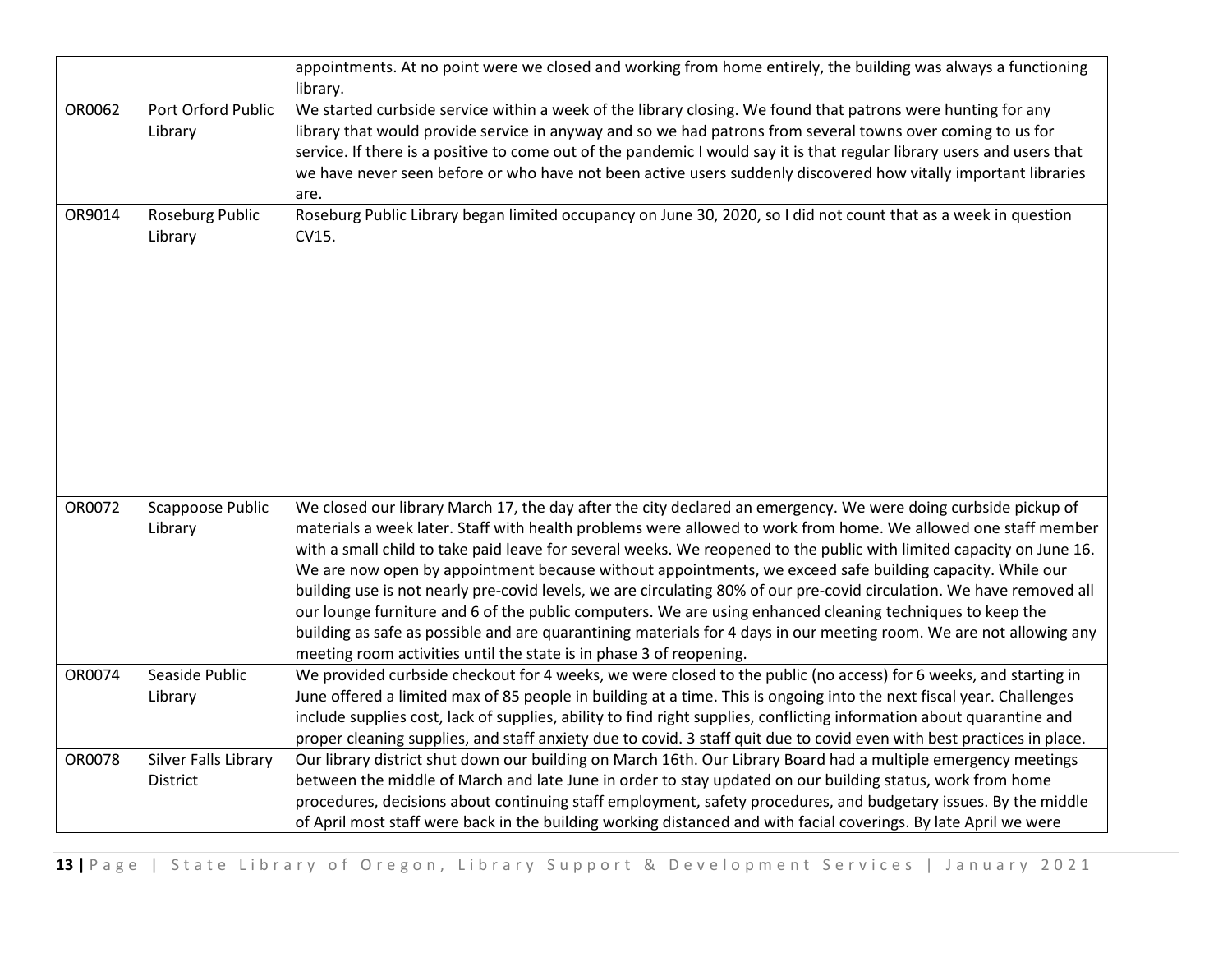|        |                | offering home delivery within our district, and by late May we had phased out delivery (after picking up a few more    |
|--------|----------------|------------------------------------------------------------------------------------------------------------------------|
|        |                | senior non-driver homebound patrons) and started with 5 day per week curbside services. As we are part of the          |
|        |                | CCRLS consortium, our delivery and curbside services were first limited to only the materials in our own facility. On  |
|        |                | July 17 our courier resumed. On July 13 we began offering computer usage by appointment with a 1 hour limit. As        |
|        |                | our board originally said it was going to mirror the public school district's opening timelines, we have still not     |
|        |                | opened to the public. We planned for two outdoor browsing events in September but the wildfires nixed those            |
|        |                | plans. In fact, the wildfires shut us down for a week because the air quality both outside AND inside the building     |
|        |                | was extremely dangerous. Mid October now and we're offering the two experimental outdoor browsing events.              |
|        |                | Programming wise we offered summer reading for all ages. It was poorly attended compared to years past. Online         |
|        |                | book club has been working well but translating some of our other programming to an online format has proven           |
|        |                | challenging and sometimes disappointing. The good news is that our patrons really appreciate our curbside              |
|        |                | services and our circulation is really very good considering that we have no inside-the-facilities browsing.           |
| OR0038 | Southern Wasco | We're still limiting access to the library. The library is open for quick browsing only and masks are required. We are |
|        | County Library | allowing emergency or essential use of the public computers and printing/scanning/copying. We won't host any           |
|        |                | programs in-person for the foreseeable future. We stopped taking donations. All materials are left in the dropbox      |
|        |                | overnight and wiped down with a cleaning solution in the mornings.                                                     |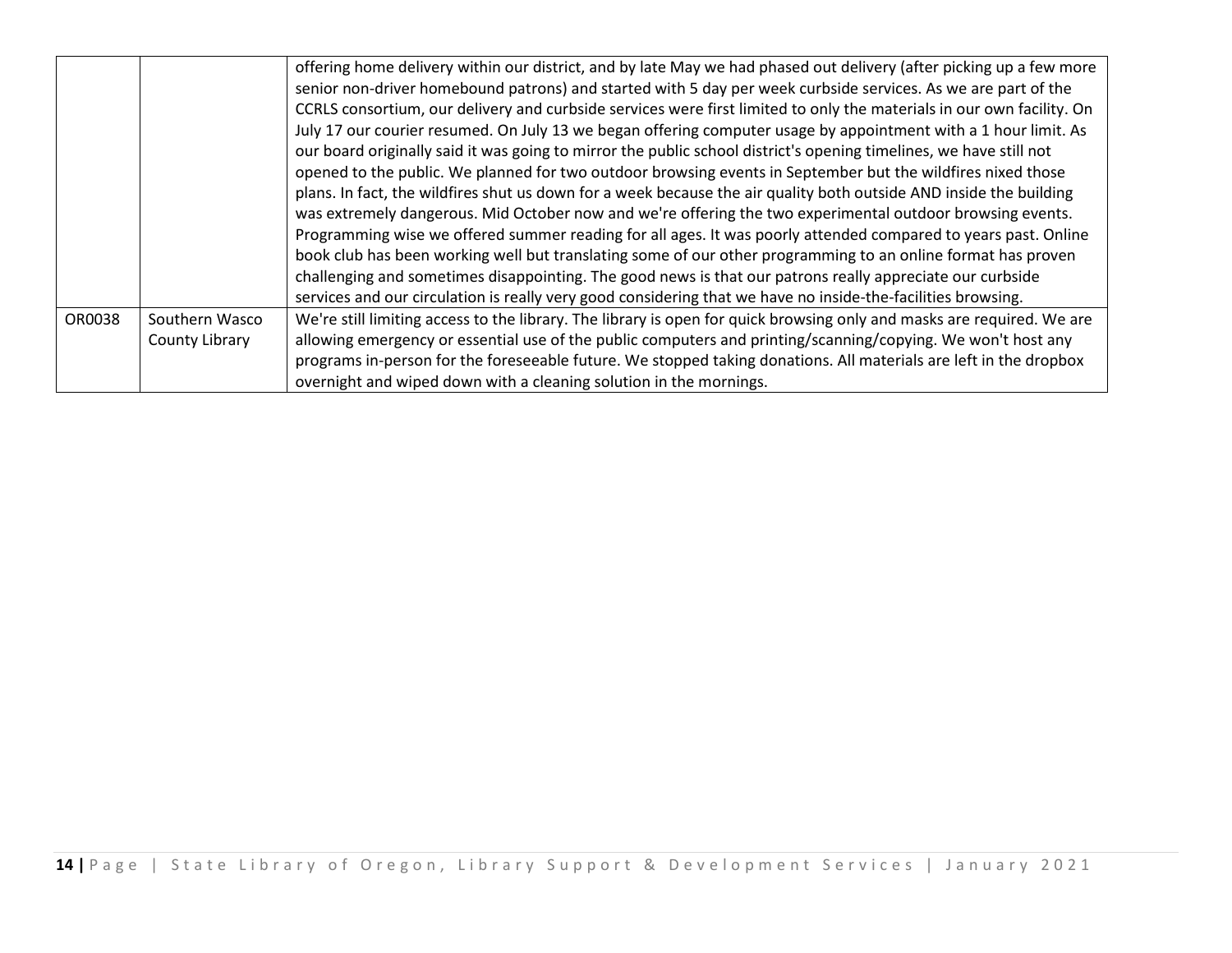| OR0079 | Springfield Public      | As a library, we responded to COVID-19 by:                                                                            |
|--------|-------------------------|-----------------------------------------------------------------------------------------------------------------------|
|        | Library                 | • offering curbside pickup of items placed on hold, M-Sat from 1-3pm                                                  |
|        |                         | • redirected funds to more digital content, such as the Overdrive Advantage collection, virtual programs and          |
|        |                         | classes, extreme makeover of our website and virtual summer reading initiatives                                       |
|        |                         | • staff answer the phone M-Sat from 10am-5pm since we closed the building in March                                    |
|        |                         | • extended all library cards                                                                                          |
|        |                         | • offered a digital library card option for new patrons                                                               |
|        |                         | • no fines during this time                                                                                           |
|        |                         | • have 45 minute computer appts during two hours windows M-Sat; do not require library cards for access; provide      |
|        |                         | printing                                                                                                              |
|        |                         | • have tax forms and Bring 'em Back books available                                                                   |
|        |                         | • we require masks from anyone coming into the building                                                               |
|        |                         | • enforce social distancing of staff and those in the building for computer use                                       |
|        |                         | • quarantine of returned items for three days; returns accepted in the bookdrop only                                  |
|        |                         | • Focus on Developing access to trainings and resources for people out of work                                        |
|        |                         | • As part of our library strategic plan, we've been using library funding to plan and add resources to support        |
|        |                         | workforce development.                                                                                                |
|        |                         | • Securing database subscriptions such as Treehouse, a tool that will allow patrons to learn technology skills and    |
|        |                         | provide the option to be tested/certified for each course; in essence - remote classes for people looking to start or |
|        |                         | advance their careers in technology, or people just looking to learn the basics                                       |
|        |                         | • Staff are creating tutorials for using our current databases effectively                                            |
|        |                         | • Offering subscriptions such as Learning Express Library with a host of Microsoft Office trainings, prep courses for |
|        |                         | career entrance exams, A to Z Databases for access to job listings and JobNow for access to live online career        |
|        |                         | coaches                                                                                                               |
|        |                         | . Sharing information via digital outreach for trainings such as those offered by the Springfield Chamber, DEV NW,    |
|        |                         | as well as job fairs and resume building                                                                              |
|        |                         | • facilitating remote work spaces for staff and using new software such as Slack for communication                    |
|        |                         | • having library staff assigned to our Springfield's Emergency Operation Center over the course of the pandemic.      |
| OR0081 | St. Helens Public       | We took advantage of the closure to have our lobby, auditorium, and meeting room painted and carpeted. We also        |
|        | Library                 | began remodeling a newly available room to be our new makerspace - paint, flooring, data/electrical, sidewalk, and    |
|        |                         | handicap access.                                                                                                      |
| OR0082 | <b>Stanfield Public</b> | Our library worked hard to offer the services we currently had in a new way and bring some new live programming.      |
|        | Library                 |                                                                                                                       |
| OR0084 | <b>Sweet Home</b>       | The City's Emergency Manager helped us through the initial phases of re-opening. He emphatically stated that his      |
|        | Public Library          | primary concern was for staff and their safety and being comfortable. He helped set up the library, recommending      |
|        |                         | which furniture to remove, and how to proceed forward. We are fortunate that our building has an alley which we       |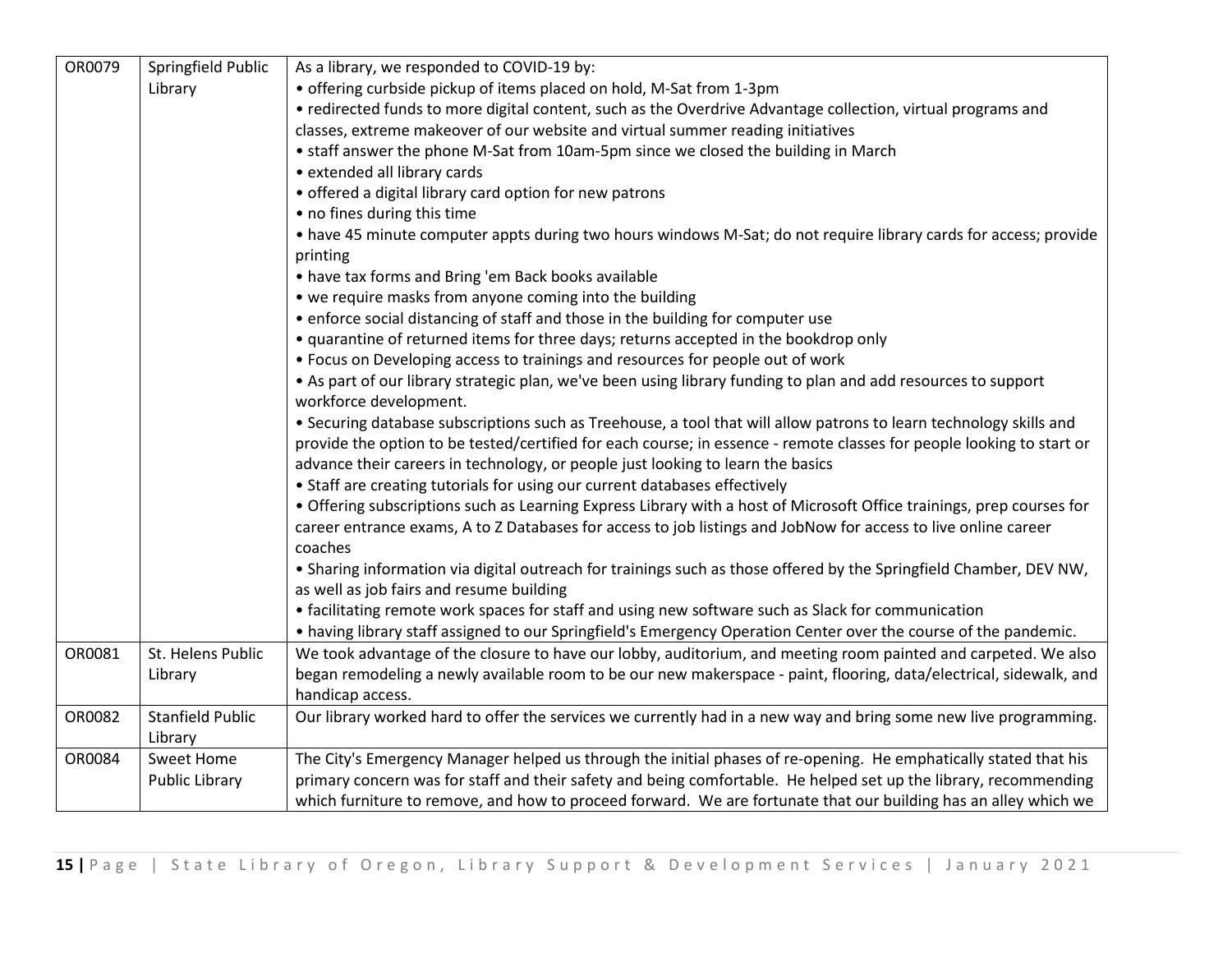|        |                         | used for curbside pickup. This allowed us to place a bookcart for patrons to drive by and take a bag of items that     |
|--------|-------------------------|------------------------------------------------------------------------------------------------------------------------|
|        |                         | were checked out to them.                                                                                              |
| OR0086 | <b>Tigard Public</b>    | Our library building remains closed to the public as it has been since March 14, but library services remain available |
|        | Library                 | 24/7 online. During this time, we added advanced readers advisory services and virtual programming for adults,         |
|        |                         | teens, and kids like Story Time at Home, a racial justice book group, and take and make bags, among others.            |
|        |                         | Additionally, we continue to offer Library Takeout services: Our patrons can return materials 24/7 in our book drop,   |
|        |                         | place and pick up holds, and receive reference assistance at our walk-up service desk.                                 |
| OR0087 | <b>Tillamook County</b> | Tillamook County Library was closed for 5 weeks, then staff was called back for curbside service. The Library is on a  |
|        | Library                 | levy so we had to serve our public. The Library increased our Hoopla and Kanopy limits for patrons and went from       |
|        |                         | 4-20. at some point that limit will lower but not for now.                                                             |
| OR9000 | Umatilla County         | UCSLD operations have not stopped. We did limit access to our building for about 6 weeks, but we were never            |
|        | <b>Special Library</b>  | closed completely. Our outreach program saw the most changes, but it still was operating online and with               |
|        | <b>District</b>         | continued book delivery. We became a communication hub for the 11 member libraries and 1 contracting partner           |
|        |                         | library. We also expended funds to ensure that each of our member libraries had a device or computer accessories       |
|        |                         | that would enable them to fully use Zoom and other virtual programs, meetings and trainings.                           |
| OR0093 | <b>Union Carnegie</b>   | We had reduced hrs and are by appointment only.                                                                        |
|        | Public Library          |                                                                                                                        |
| OR0096 | Vernonia Public         | Our Library was able to offer outdoor pick-up service through most of closure. Local families appreciated having       |
|        | Library                 | access to books and entertainment when they needed it the most. We had many patrons thank us for the                   |
|        |                         | service. We were also able to offer craft kits and prints for pick-up on our outdoor cart.                             |
| OR0098 | <b>Wallowa Public</b>   | Our library closed to the public on 3/17/2020. The library did not start curbside service until 6/15/2020. On          |
|        | Library                 | 6/30/2020 our long time library director retired and there was an interim librarian here from 6/30/2020 until          |
|        |                         | 8/1/2020 when I took over.                                                                                             |
|        |                         | During the transition of director and with Covid-19 making services a challenge, I'm learning something new daily      |
|        |                         | about managing a library and all the administrative tasks and tracking that needs to be completed.                     |
| OR0137 | Warrenton               | Here is a link to our reopening plan implemented June 15, 2020.                                                        |
|        | Community               | https://docs.google.com/document/d/1Kn_oXTEqO6NgvitRAXaLkvMIH_aqBsyN5ytgWEQ_Nyk/edit?usp=sharing                       |
|        | Library                 | Also, for the Summer Reading Program we gave out 551 take and make craft bags during June, July and August as          |
|        |                         | well as 911 free books to our community.                                                                               |
| OR0103 | Wilsonville Public      | The Library closed the building on March 17th and opened the building on June 23rd. Staff worked within the            |
|        | Library                 | building during the period closed. Some worked at home. The closed period provided the ability for the library to      |
|        |                         | work on projects that we normally do not have the time to do: collection projects, develop online projects. The        |
|        |                         | Library coordinated other libraries in our consortium for expanding online services (e-books, other online services)   |
|        |                         | and adjust circulation policies, etc. Outside of coordinating policies and policies, consortium did not coordinate     |
|        |                         | library actions (opening/closing, etc.) The Wilsonville Library was the only LINCC library building that was open (30  |
|        |                         | hours/week - holds pickup, light reference) starting June 23rd.                                                        |